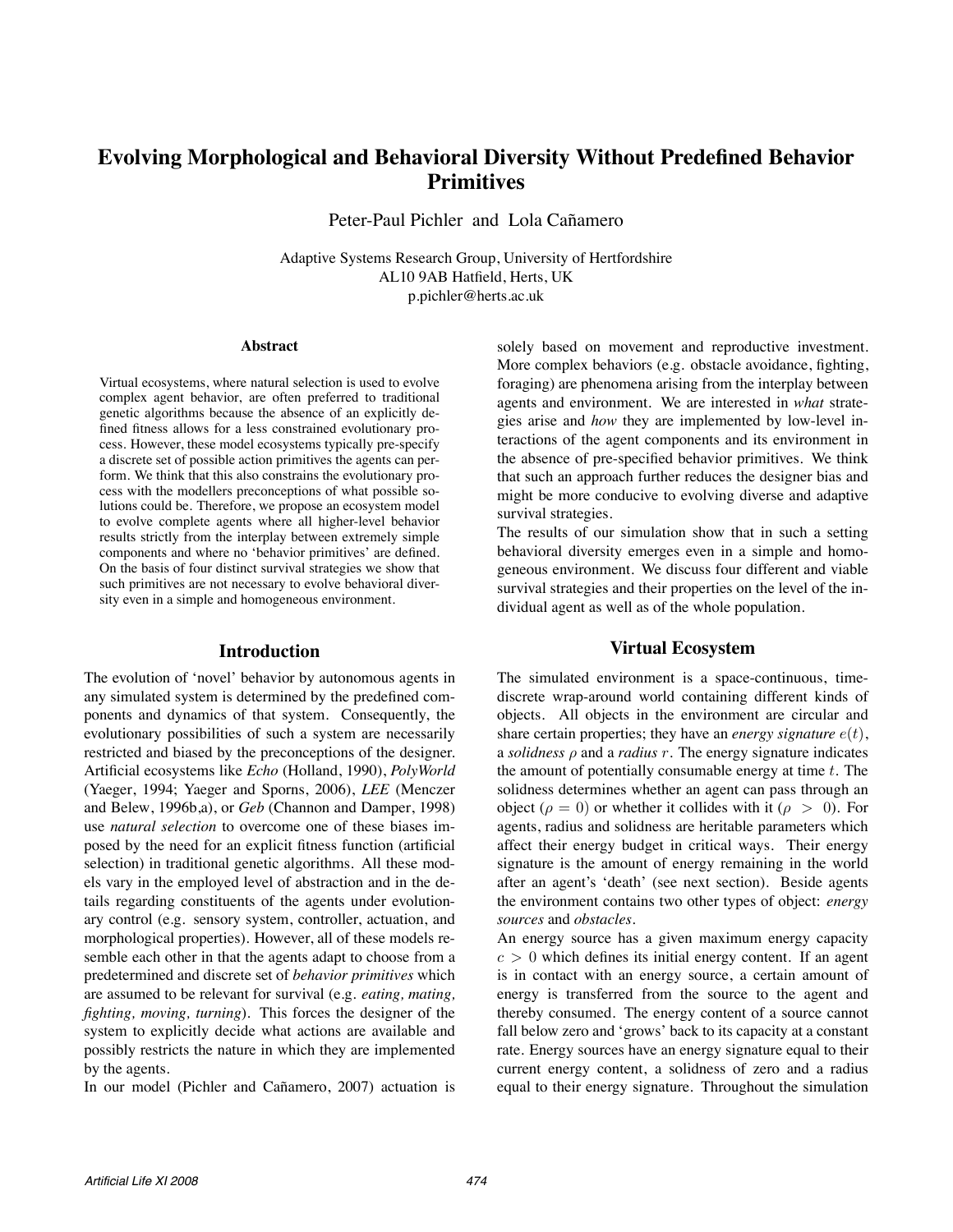they are relocated to random positions with a certain probability. This mechanism was introduced to 'encourage' active foraging.

An obstacle is an object with zero energy capacity  $(e(t)=0)$  but non-zero solidness. The radius of an obstacle equals its solidness. If an agent collides with an obstacle it is stopped and loses an amount energy depending on its speed and the properties of both objects.

### **Agent Components**

The morphology of an agent is defined by its radius, its solidness and the number and configuration of actuators and sensors along the circumference of its body. Radius and solidness define the mass  $m = \rho \cdot r^2 \pi$  and the maximum energy capacity  $c = \sqrt{m}$  of an agent. The capacity determines the amount and the rate at which the agent can absorb energy from an energy source. It also determines the cost for reproduction (e.g.  $0.6 \cdot c$ ) and influences energy loss (damage) in a collision.

### **Sensing and Acting**

We distinguish two types of sensors; *internal sensors* provide information about the internal variables of the agent and *external sensors* respond to properties of objects in the environment. All sensors function as input nodes to the neural controller network. We define two fixed internal sensors (life energy  $l(t)$ , reproductive depot  $d(t)$ ) which cannot be removed by evolution. However, they are not necessarily connected to the rest of the network, so it is not predetermined whether or not they are used (see Fig. 2).

External sensors are defined by their position on the body and the type of stimulus they respond to. Each external sensor corresponds to an object property  $(e(t), \rho, r)$ . The information provided by the environment might roughly be thought of as a chemical gradient. The activation  $a$  of a sensor s is given by

$$
a_s = \sum_{o \in O} \frac{v_o}{d_o^2 + 1} \tag{1}
$$

where  $O$  is the set of all objects  $o$  within a maximum range,  $v$  is the value of the respective object property (e.g. solidness) and  $d$  is the distance between the sensor and the object.

Every agent has an actuator which regulates reproductive investment. At every time step an energy amount proportional to the activation of that actuator is transferred from the agent's life energy to its reproductive depot. If this depot reaches a certain threshold, the agent reproduces and an imperfect copy is placed close to it. If an agent 'dies' it is replaced by a corpse object with an initial energy content  $f(0) = d(t) + 0.1 \cdot c$ . Corpses are like energy sources, only their energy decreases (decay) over



Figure 1: Exemplary body of a first generation agent with two sensors (round) and one locomotive actuator (arrow indicates impulse direction).

time. In addition to the reproductive node, an agent can have any number of locomotive actuators. Individually, these work like little jets or flagella, giving an impulse in a specific direction, but combined they can be used to generate more complex movement. A locomotive actuator is defined by its position on the agent's body and the angle it makes with it (see Fig. 1). This allows us to calculate a rotational and a translational component proportional to the activation of the actuator. The integration over all actuators yields the overall movement of the agent. An actuator is a node in the output layer of the neural controller network.

### **Neural Controller**

Initial agents have few fixed components and no specific functionality. As described above, every agent's controller network has two internal sensors in the input layer and the reproductive actuator as a node in the output layer. Additionally, initial networks have a small random number of external sensors and locomotive actuators. The two layers are connected by a small random number of links (see Fig. 2). We use nodes with piecewise linear transfer functions and real valued (unbounded) connection weights. The output  $N<sub>o</sub>(t)$  of a node is given by:

$$
N_o(t) = \begin{cases} 0 & \dots & N_a(t) < \theta \\ 1 & \dots & N_a(t) \ge \theta + I \\ \frac{N_a(t) - \theta}{I} & \dots & otherwise \end{cases}
$$
 (2)

where  $N_a(t)$  is the accumulated activation of the node,  $\theta$ is the threshold and I defines a responsive range (slope of the function). The two parameters that define the operating range of a node ( $\theta$  and I) and the connection weights are randomly initialized and evolved individually for each node and connection respectively. All nodes are arranged in layers and signals travel one layer per time step.

During evolution, both the structure and the parameters of the neural controller networks are freely evolved. Note that in many neuroevolution scenarios (e.g. (Kodjabachian and Meyer, 1998; Stanley and Miikkulainen, 2004)) neural network topologies are evolved to fit specific input and output structure (sensors and actuators). In this model the function and structure of the sensory and actuation systems are completely under evolutionary control. Variability operators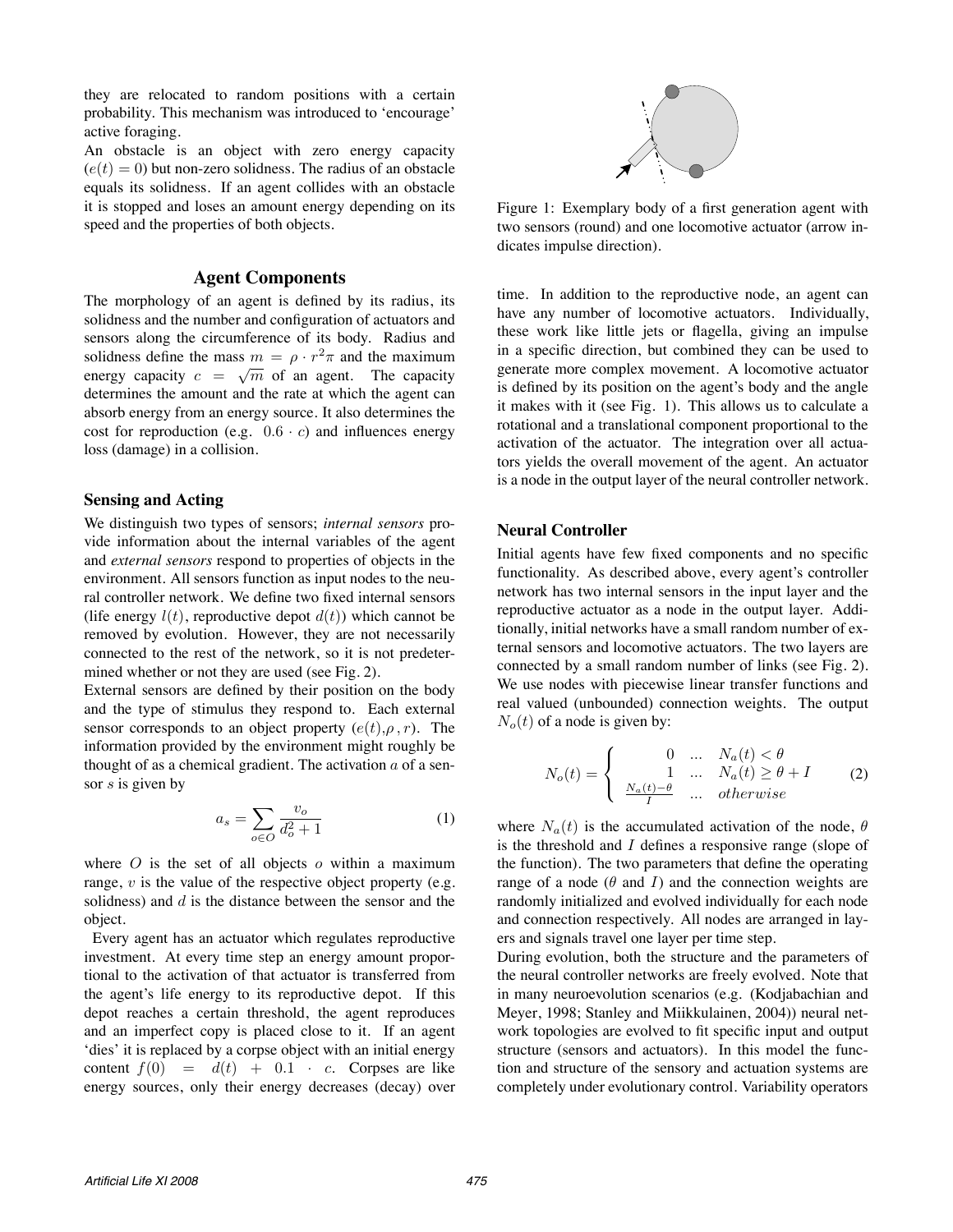during reproduction may modify all parameters of existing structure and can also add or remove components (sensors, actuators, hidden layers, nodes, and connections) to form arbitrary recurrent networks.



Figure 2: Controller networks have two fixed internal sensor nodes (life energy level  $l(t)$ , depot level  $d(t)$ ) and the depot node  $\Delta d(t)$  in the output layer (left). Additionally, every first generation agent has a (small) random number of sensors, actuators, and connections (right); All parameters are randomly initialized.

### **Metabolism**

The energy budget of an agent is influenced by the properties of its body and its behavior. The base metabolic cost for an agent increases linearly in its mass and in the number of network components. Additional costs are variable and consist of locomotion costs (actuator activation in proportion to mass) and information processing costs (accumulated node activation). These relationships between the agent and the environment defined by the metabolic model shape the dynamics of the system. They create the selection pressures in this artificial ecosystem. All survival-relevant capabilities (sensing, acting, information processing, energy storage) come at an energetic cost. The balance of these aspects should create various trade-offs where agents can follow different strategies to successfully acquire and manage resources and generate a sustained population.

The energy balance of the agents and the resource renewal



Figure 3: Total energy balance of agents and environment.

(energy sources) and decay (corpses) determine the total energy budget of the ecosystem (illustrated in Fig. 3) which is updated every time-step. The ecosystem is not a closed system with respect to energy as energy is added to it and

dissipates via the metabolic consumption of the agents described by the following equations:

$$
l_{t+1} = l_t + \Delta e_t - \Delta d_t - C_s - C_{ot} - C_{at} \tag{3}
$$

with:

$$
C_s = c \cdot \mu_{cc} + \mu_{cc} \tag{4}
$$

$$
C_{ot} = \sum_{n \in N} a_{nt} \cdot \mu_{co} \tag{5}
$$

$$
C_{et} = \sum_{e \in E} a_{nt} \cdot \mu_{ce} \tag{6}
$$

where l is the life energy level of the agent at time t,  $\Delta e$  is the energy consumed,  $\Delta d$  the energy lost to collision damage,  $C_s$  are constant costs (with  $c$  the capacity of the agent),  $C<sub>o</sub>$  are the costs for node activation a over all nodes n in N and  $C_e$  are costs for actuator activation a over all actuators e in E (including the investment in reproduction). The  $\mu$ 's are proportionality constants which were set by trial and error with the goal of balancing the influence of each aspect in a way that each would have a significant and similar impact while still allowing evolution to occur.

The energy content  $E$  of an energy source  $s$  at time  $t$  is:

$$
E_s(t+1) = E_s(t) - \sum_{a \in A'} \Delta e_a^s(t) + \mu_g \tag{7}
$$

where  $\alpha$  is an agent in the set  $A'$  of all agents which have consumed energy from source  $s$  at time  $t$ . The energy content of a source cannot be negative. This equation also holds for corpses if the constant growth rate  $\mu_q > 0$  is replaced by a decay rate  $\mu_d < 0$ .

#### **Reproduction**

There are many possible ways to define a reproduction criterion in a foraging scenario like the one presented here. Two straightforward ideas are either a life time dependent criterion or using the life energy of an agent (see e.g. (Bedau et al., 1992)). Here, agents would periodically reproduce after a certain number of time steps or whenever their energy level reaches a specified threshold. However, solely 'optimizing' individual longevity disables survival strategies with short individual life times and thereby excludes potentially interesting dynamics like persistence vs. progeny trade-offs (Polani et al., 2006). The same is true when using the energy threshold as the single criterion; this strips the agent of much of its autonomy on how to manage the acquired resources. Using the reproductive actuator we have a reproduction criterion which gives the agents full control over *when* and to *what extent* they invest in reproduction. Whenever this node is activated an amount of energy proportional to the activation is transferred from the agent's life energy to its reproductive depot. Once this depot reaches a certain threshold, an imperfect copy is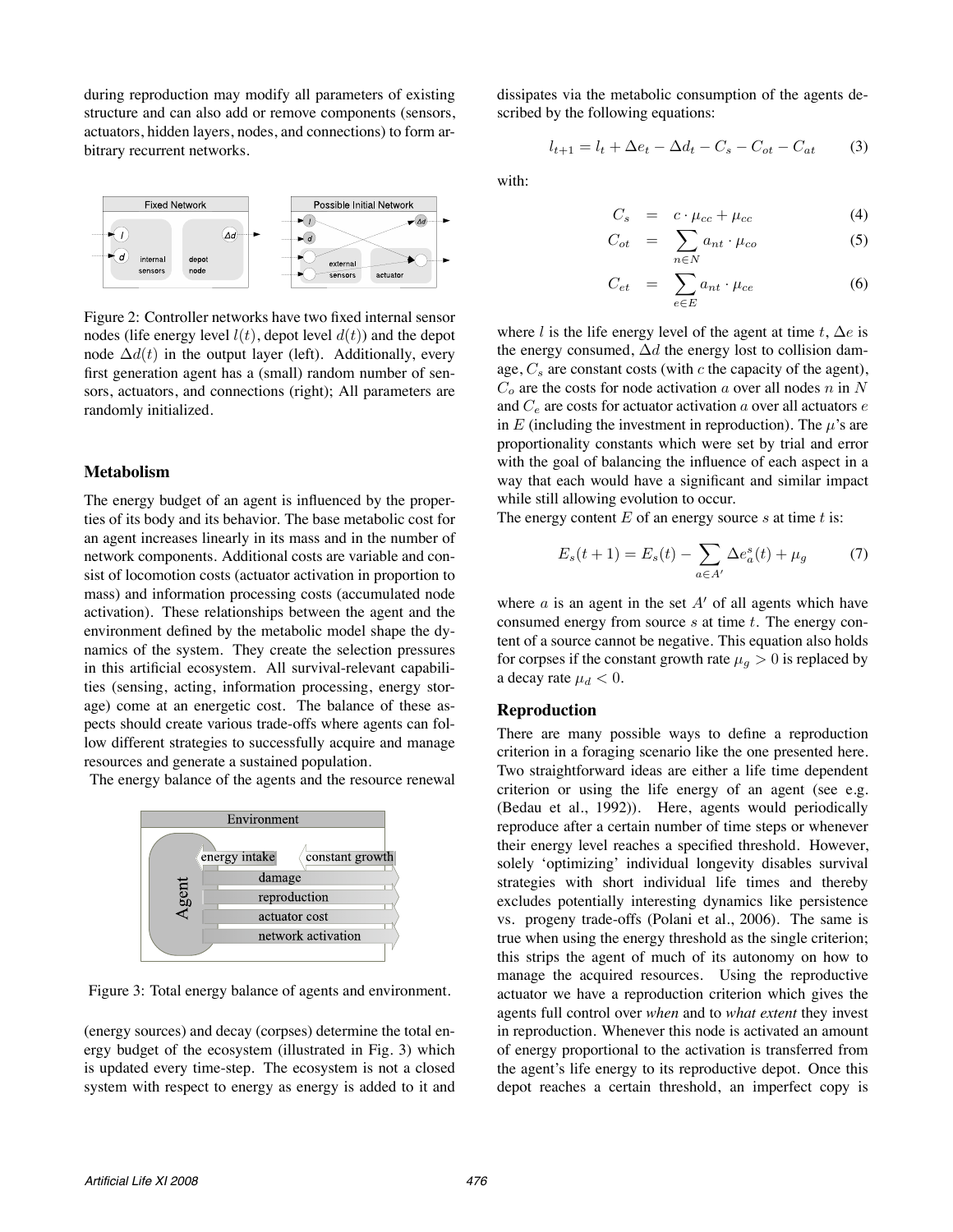placed close to the agent. Reproduction in our model is strictly asexual. Mutation operators exist to modify all body properties and the topology as well as all parameters of the controller network. While there is no final consensus about what is the best way to encode neural networks for artificial evolution it has been shown repeatedly (see e.g. (Stanley and Miikkulainen, 2002) or (Seys and Beer, 2006)) that the encoding has a crucial impact on the evolvability of the system. Keeping this in mind we presently use no 'genetic' encoding and all mutation operators are performed directly on the agent's object structure (this is equivalent to a direct encoding scheme).

Adaptation and development in this experiment occurs solely on an evolutionary scale through reproduction. Agents do not change or adapt during their lifetime. However, change on an evolutionary scale can only happen if a *turnover of generations* exists. In a classical genetic algorithm this turnover is an inherent property which is explicitly enforced by the design of the algorithm itself. In our model (and other models based on natural selection) this turnover of generations is to some extent an emergent property of the dynamics of the system. Because reproduction is 'optional' it is in some sense an adaptation itself. Agents have to actively invest their *life energy* into creating offspring and doing so jeopardizes their own survival because the invested energy is no longer available to them and reproducing creates a direct competitor in the vicinity. A first intuition might suggest that this would eventually lead to zero investment in reproduction. In this case evolution would cease to happen or, in fact, never happen at all. On second thought, however, it is clear that in a dynamic based on natural selection the notion of selecting *for* zero reproduction is contradictory as reproduction is the very vehicle of selection. Additionally, in an environment where individual survival is to some degree dependent on chance and thus effective immortality is unachievable, an infertile population is unsustainable and inevitably doomed. Randomly created agents are more often than not unable to survive for any length of time, let alone spare enough energy to reproduce if they even do so at all. To guarantee a certain number of agents in the environment we use a mechanism similar to (Yaeger, 1994). The *minimum enforced agents mechanism* (MEAM) creates new random agents whenever the total population size falls below a given threshold. Therefore, it guarantees that there are always agents present in the environment but becomes inactive once agents reproduce and successfully establish a sustained population of a certain size. Population size is therefore not fixed or constant, but depends on the environment and the properties of the evolved agents (see next section). To track the existence of a generational turnover we assign a *phylogenetic generation* (PG) to each agent. Agents created by the MEAM have a PG of zero, their offspring a PG of one, and so on. Evolution only occurs if this number increases.

### **Experiment and Results**

To obtain the results discussed in this paper the simulation was run in relatively small 100x100 unit arenas (minimum agent size is 0.1 units) with 35 energy sources and 35 obstacles. Energy sources had an energy capacity of 1.0 and obstacles a solidness of 1.0. Objects were randomly placed in the environment following a uniform distribution. We repeated the simulation 85 times using different random seeds for the random number generator which determines object placement, initial agent configuration and all mutation operators. The minimum enforced number of agents was 15 in all 85 runs. Since in this setup there is no obvious 'convergence point', simulations were run until the average PG of a population was above 500 or a set maximum time was reached (80 hours). From each of the 76 'successful' runs (where a sustained population was established) a sample of the first 100 agents of  $PG \geq 500$  was taken.

### **Behavior and Morphology**

In 76 out of 85 runs the MEAM eventually established a sustained population and evolution could occur. Actual computation time to reach this point depended greatly on a number of factors: the moment a sustained population was established, the average population size, the complexity of the average controller network, and the average lifetime of the individual agents. While in some runs a sustained population was established almost immediately, in 9 runs it did not happen at all before the maximum time was reached. These runs were discarded. A general observation was that all populations were quite homogeneous within a single run. On reason for that is that all agents within the population of one run were ultimately descendants of one respective *founder* agent which spawned the initial population. Other possible reasons are that the environments were rather small (an agent could travel 'around the world' frequently during its lifetime) and both obstacles and energy sources were uniformly distributed. In the following sections we will describe some of the evolved agents, their behavior and their morphologies (for illustrative examples that convey the nature of the evolved strategies much better than words we kindly refer the reader to the videos on the first author's website<sup>1</sup>). All agents in this experiment exhibited base movement (movement in the absence of stimulus). For the first part of the analysis of the results we distinguish three basic evolved behavior patterns solely by observable behavior:

• *Energy response:* agents show *some* response (e.g. slowing down) in the presence of or on contact with an energy source.

<sup>1</sup> http://homepages.feis.herts.ac.uk/˜pp6bs/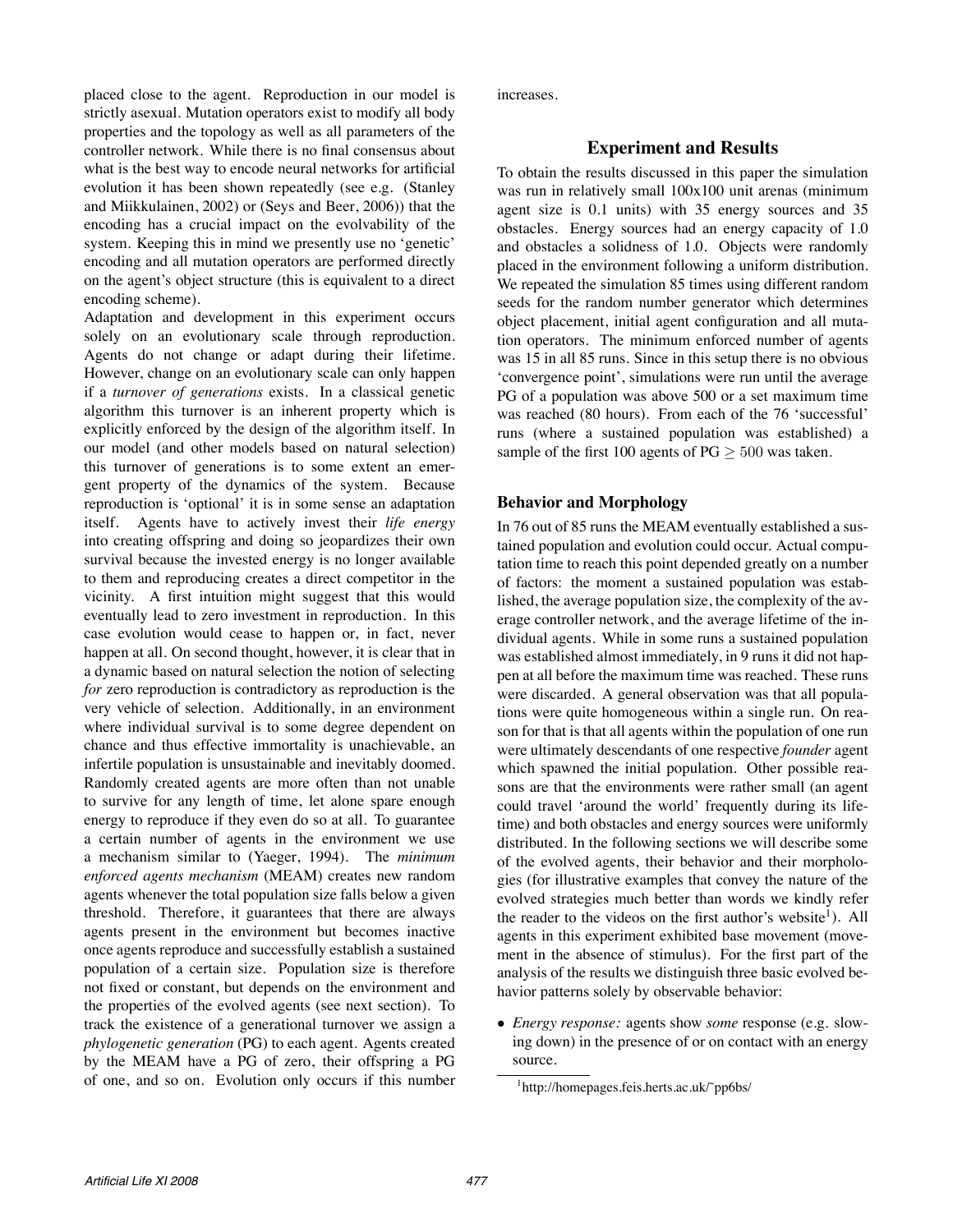|            | ER  | ЕA  | OA. |
|------------|-----|-----|-----|
| Drifter    | yes | no  | no  |
| Forager    | yes | yes | no  |
| Avoider    | yes | no  | yes |
| Allrounder | yes | yes | yes |

Table 1: Classification of agents by the three observable behavior patterns: ER (energy response), EA (energy approach), and OA (obstacle avoid).

- *Energy approach:* agents change direction and actively try to approach an energy source.
- *Obstacle avoidance:* agents change their behavior in the presence of an object of non-zero solidness.

The definition of these behavioral patterns is intentionally careful. If an agent changes its behavior in response to an obstacle, it might do it in a way that will generally increase the probability of avoiding a collision. However, those mechanisms are not perfect and in some situations the behavioral change of the agent might actually cause it to hit the obstacle even harder than without any change. Because behavior is the result of the interaction between the agent and the environment (Beer, 1995), no observer would speak of the resulting behavior as obstacle avoidance if the agent actually makes the impact worse.

We have classified the agent strategies in four basic kinds, based on the three behavioral patterns identified above (see Tab. 1). Overall, agents of the same class share essential behavioral tendencies, even though they vary in the details of their implementation. Figure 4 shows the morphological properties of the four agent classes, categorized by behavior patterns, and Fig. 5 shows differences between agent categories on the population level. It is interesting (though not surprising) to note that even though the categorization was done solely on the basis of behavioral observations it is nearly perfectly reflected in the body properties of the agents. As could be expected it turns out that if both body and controllers are evolved as a functional unit one cannot discuss one without the other. The evolutionary dynamics shape the complete agent and adapt it to a certain survival strategy.

**Drifters** exhibit relatively fast base movement using their (usually) single functional locomotive actuator. With a single actuator an agent cannot change its direction, it can only modulate its speed. Consequently, drifters can neither avoid obstacles nor can they actively approach an energy source. Instead, they modify their speed in the presence of an energy source. This is achieved either by 'monitoring' their life energy supply and stop moving if it exceeds a certain threshold, or by using energy sensors to measure the energy concentration of the environment. Whenever the energy concentration

is high they slow down or come to a complete stop. Drifters are typically very small and light-weight (see Fig. 4). Their life span is comparatively short but their population size is larger than that of all other types (see Fig. 5). Drifters usually only have one sensor, one (functional) actuator and minimal networks to control their extremely simple behavior. In many simulation runs, the first sustained population consists of drifter-like agents. Sometimes they evolve into other types, but often a relatively stable drifter population establishes itself where only the morphological properties are further refined to suit this strategy. It is worth noting that even this simple strategy requires a fair amount of adaptation to first acquire and then 'calibrate' the required sensory and actuation system. No viable strategy emerged where output was constant (e.g. comparable to 'always go forward and kill' reported in (Channon and Damper, 1998)).

**Foragers** have base movement, change their behavior in the presence of an energy source, but do not avoid obstacles. In their simplest form, a single energy sensor and one actuator placed roughly opposite the one responsible for base movement are sufficient to perform successful approach behavior. The translational component of the base actuator is counteracted by a usually slightly tilted second actuator. This results in an inward spiraling movement dependent on the strength of the sensory stimulus. However, the experiments show that usually two energy sensors and a larger number of actuators are used to implement this behavior. Also the actual behavior resulting from the agents' actions and its robustness vary from population to population and over evolutionary time. Some agents will always manage to approach an energy source within their sensor range while others may only succeed if they are approaching from a particular side. Another difference is how well an agent is able to keep contact once it has approached the energy source. While some agents spend most of the time ineffectively circling around an energy source, others can perfectly center themselves over them and remain there until the source is either fully consumed or disappears.

While drifters usually minimize their body size to the lower bound of 0.1, foragers almost consistently have a size of about 0.3 (see Fig. 4). Some foragers also increase their solidness instead of their size. Both adaptations lead to higher capacity but also higher movement costs. Foragers have to find energy more often than drifters but also consume energy sources more efficiently.

**Avoiders** follow a somewhat surprising strategy. They are the only agents that completely abandon energy perception through external sensors. Avoiders exhibit base movement and obstacle avoidance. The different populations responded to contact with energy sources in different ways. In all cases the resulting behavior can be explained by the internal sensor for the agent's life energy level. In the first case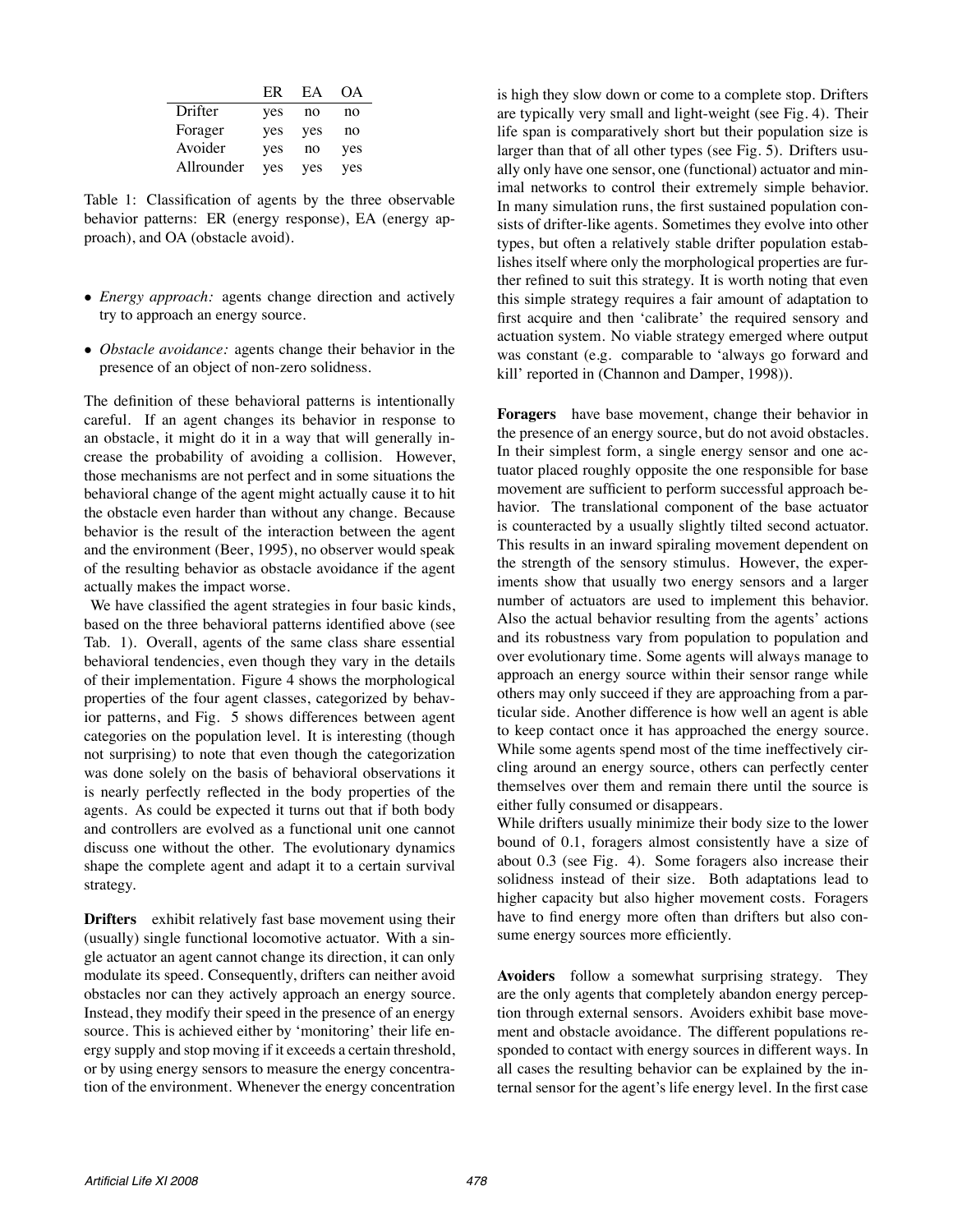# **Morphological Properties**



Figure 4: Morphological properties (all normalized to 1) of evolved agents (PG 500) categorized by behavior patterns.

the base actuator of the agent is inhibited once its life energy level exceeds a certain threshold and the agent stops on top of the energy source. In the second case the same trigger activates the actuator used for obstacle avoidance causing the agent to start moving on a perfectly circular trajectory. In both cases the agent (at least partly) consumes the energy source without directly sensing its presence. The respective behavior patterns persist even if the energy source disappears until the life energy level drops below the triggering threshold. Avoiders have slower base movement than other agents. This seems to be an adaptation to their increased weight and their consumption strategy as there is a considerable delay between first contact with the energy source and the life energy reaching the needed threshold to trigger the agent's response. The observed avoiders are bigger than foragers and have a higher solidness. The increased solidness gives them a much larger capacity at a medium risk because of their obstacle avoidance capabilities.

**Allrounders** are agents which exhibit all three behavior patterns. Basically they are the same as foragers with the added ability to avoid obstacles. Their foraging behavior is the same and they can sometimes evolve from forager agents. However, they tend to have a higher capacity than basic foragers. Most of the evolved allrounders achieve this by increasing the solidness value. As with avoiders the risk of increasing the solidness is lowered by the ability to avoid obstacles. Allrounders (as can be expected) have the most complex networks and the most sensors and actuators. They

also have the smallest population sizes.

**General Properties** To show that behavioral diversity emerges even in simple and uniform environments we have only presented four survival strategies. However, it is worth noting that changing only the concentration of obstacles and energy sources can lead to completely different behavioral strategies. We will mention one observed type of agent because of their radically different approach. This strategy appeared in environments with high concentration of both obstacles and food sources. A high concentration of obstacles 'penalizes' movement early in evolution when agents are not yet well adapted (by either being light-weight or by avoiding the obstacles). There, agents can be nearly or completely sessile. These agents exhibit no base movement at all. They remain stationary until an energy source appears within their sensor range. Once in range, they quickly approach the energy source, center themselves over it and remain there. These agents have much larger bodies and simpler controller networks than mobile agents. Larger size consumes a lot of energy when moving but it also increases the maximum energy capacity of the agent. A larger agent which does not move can survive longer without consuming energy.

More generally, however, selection seems to favour small and light-weight agents that exhibit some base movement early in the evolution. This is further optimized if agents follow the drifter strategy. Agents with an active foraging strategy (foragers and allrounders) are slightly larger and agents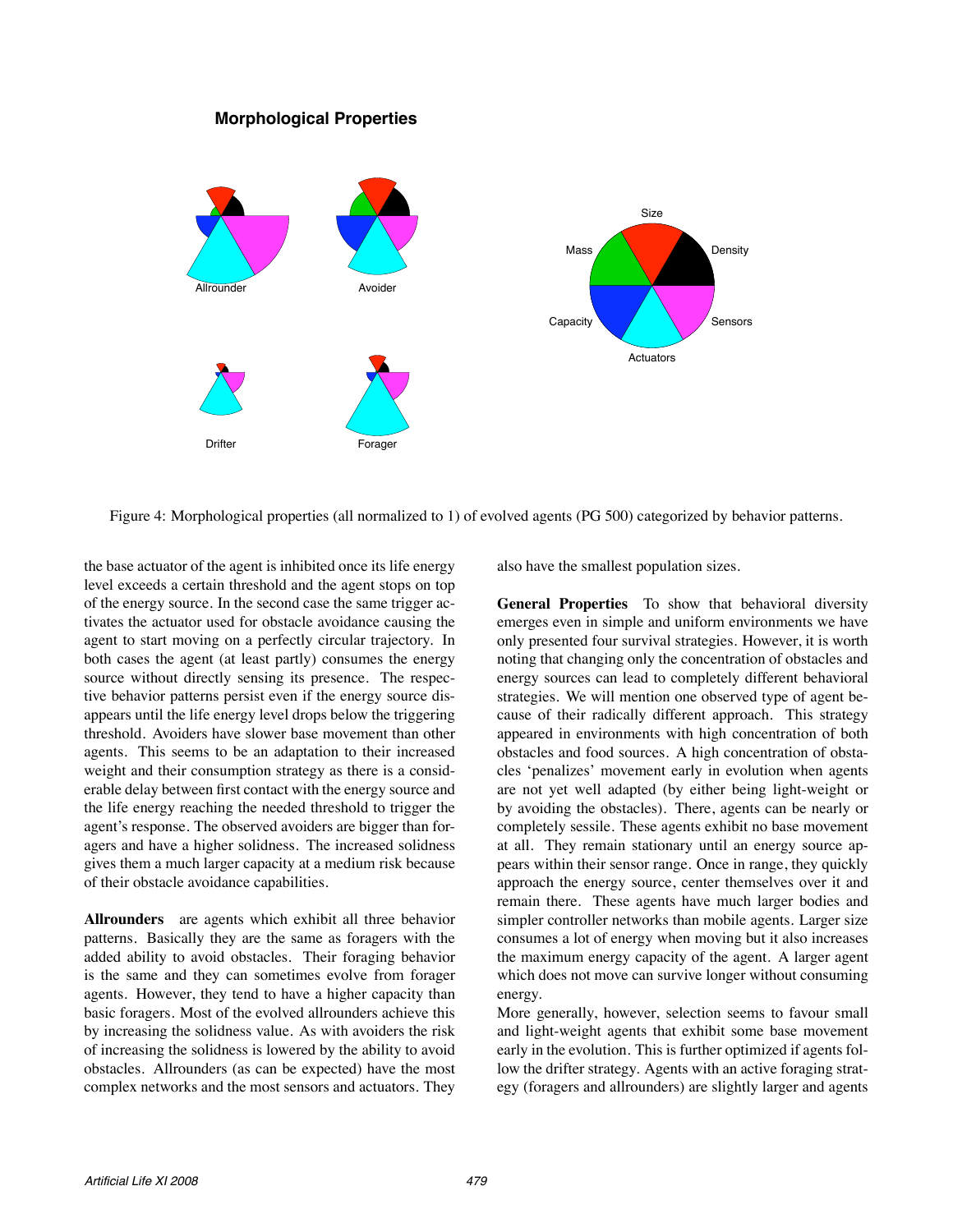

Figure 5: Average population size (left) and average population age (right) of evolved agent populations categorized by behavioral strategies. Error bars show the 95% confidence interval. The large bars for avoider populations are due to the small sample size  $(3)$ .

with slow base movement are even larger still to increase their energy capacity. All agents without collision avoidance minimize solidness. Agents with collision avoidance often increase solidness and size to increase their energy capacity. Sensors are effectively restricted to the required minimum while actuators seem to accumulate even if they are not used efficiently or not at all (see Fig. 4).

Reproductive strategies are very hard to analyze in detail as they can only be understood by analyzing the dynamics of each agent's network. Supporting the rationale behind our reproductive criterion which gives the agents control over *when* they invest in offspring, constant reproductive activity (irrespective of internal and external circumstances) did not emerge as a viable strategy in a single sustained population. However, most agents follow simple reproductive strategies or combinations thereof; these can roughly be summarised as follows: Invest in reproduction if energy is present, otherwise don't. There are different ways to achieve this. The most commonly used is a positive correlation between the energy sensors and the actuator for the reproductive depot. Alternatively, the activation of the reproductive depot is positively correlated to either the internal energy level or the activation of a locomotive actuator used for foraging. Many agents use a combination of these strategies. Additionally, often a negative correlation between a solidness sensor (or an actuator used for collision avoidance) and the reproductive activity exists.

# **Discussion & Conclusion**

We have shown data of four distinct behavioral strategies evolved in a virtual ecosystem. The different types of agents

evolved 'high level' behaviors (foraging, obstacle avoidance) without a discrete set of predefined behavior primitives and without other pre-defined functionality or structure. All behavior is the result of the agents interacting with the environment via a very simple but versatile locomotion model. The evolution was done in an artificial ecosystem by natural selection and both neurocontrollers as well as morphology (size, solidness, sensory and actuation structure) of the agents were freely evolved. Based on the results of these more general experiments we are satisfied that this approach is very capable of evolving diverse behavior while further reducing the need preconceive necessary action possibilities the agents might need to survive under different environmental conditions. To keep evolved strategies comparable we have only used a small and homogeneous environment in this experiment. A possible extension of the presented experiment is to investigate the impact of more variable environments on the evolution of survival strategies.

While we think that replacing discrete behavior primitives by our simpler actuation model in combination with the proposed reproduction criterion is more conducive to the evolution of diverse behavior, it is also clear that such a reduction of the set of predefined biases is not possible or even desirable *ad infinitum*. Apart from obvious computational complexity considerations the actual goal of the simulation has to be considered. We tried to create an evolutionary setting which is flexible enough to allow the evolution of distinctly diverse and non-trivial agent strategies. In other situations a different set of biases might be appropriate. One main message of this paper is that, also when using natural selection in an ecosystem scenario, one has to be aware what biases